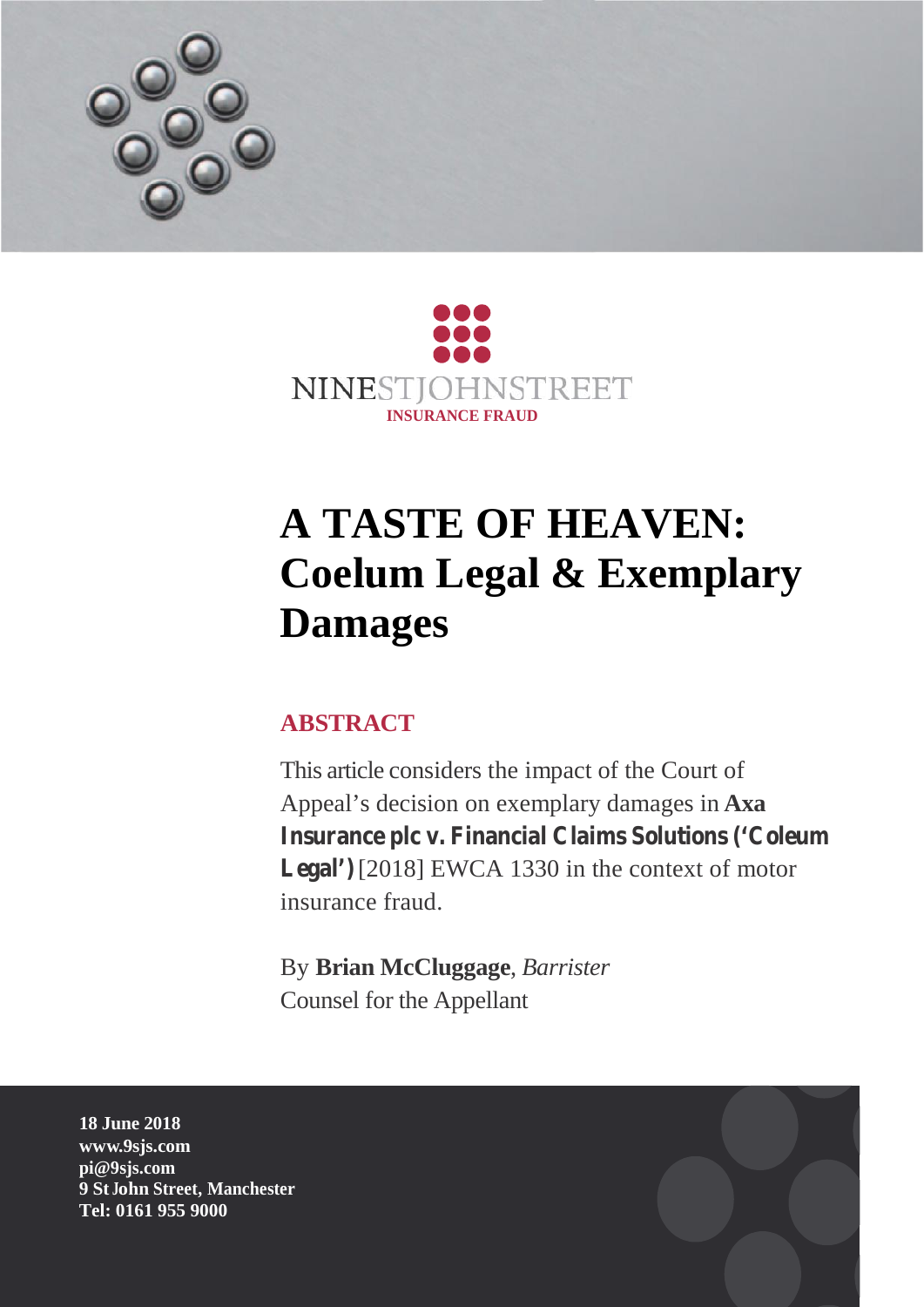## **A TASTE OF HEAVEN: Coelum Legal & Exemplary Damages**

You fooled me with your kisses You cheated and you schemed Heaven knows how you lied to me You're not the way you seemed

You look like an angel Walk like an angel Talk like an angel But I got wise

*Elvis Presley, "Devil in Disguise"*

The Court of Appeal in **Axa Insurance plc v. 1) Financial Claims Solutions 2) Mohammed Aurangzaib 3) Abdul Mohammed Hakim** [2018] EWCA Civ 1330 has provided the first binding appellate court confirmation of the availability of exemplary damages as a remedy for insurers in road traffic insurance fraud cases.

#### **Foreward**

- 1. In a ground-breaking decision, handed down on  $15<sup>th</sup>$  June 2018, Axa Insurance UK plc were awarded £60,000 in exemplary damages against three motor insurer fraudsters as an additional punishment upon compensatory damages of £24,000 after Axa thwarted their attempts to defraud it for £85,000. Axa brought claims in deceit not against the third-party claimants seeking compensation against its insured, but against the "lawyers" who brought the claims.
- 2. Important practice points arise, but most importantly, there is now binding Court of Appeal authority as to the availability of exemplary damages when a fraudster is sued in the tort of deceit by an insurer. The legal heresy of exemplary damages being restricted to 'unreachable profits' made by a wrongdoer has been cast into oblivion.

#### **Background: a taste of Coelum**

3. The next time the reader of this article feels despair dealing with an awkward opponent in correspondence, consideration of **Axa v. FCS** may put things in proportion.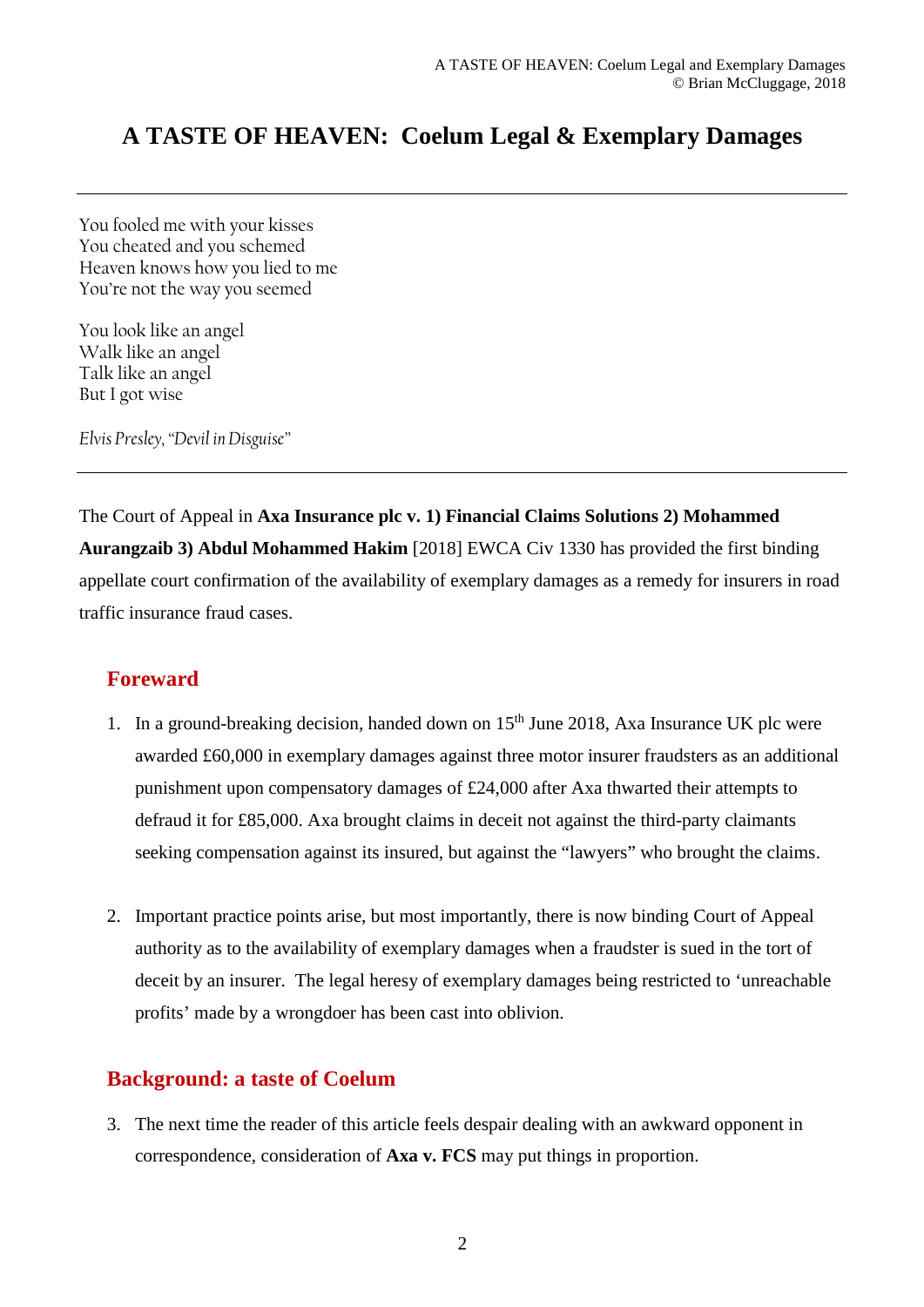- 4. Axa, the appellant, was the defendant insurer in ultimately four sets of proceedings arising out of two fabricated<sup>1</sup> road traffic accidents. The proceedings were conducted on behalf of five claimants seeking the usual run of whiplash, hire and storage damages by Financial Claims Solutions trading as *Coelum Legal*<sup>2</sup>, an entity which was authorised by the Claims Management Regulator as a 'claims farmer' but which was not authorised by the Solicitors Regulation Authority or any other body to conduct litigation. However, to all intents and purposes Coelum Legal acted as solicitors throughout the course of the claims.
- 5. Not only did Coelum Legal conduct unauthorised litigation, a criminal offence under the *Legal Services Act 2007*<sup>3</sup> , they did so in order to perpetrate serious road traffic insurance fraud against Axa. Thus, the abuse of the civil justice system was remarkable even by the usual standards of insurance fraud. It is worth noting that insurers and solicitors involved were not naive dupes: Coelum Legal's correspondence was on plausible headed paper, and the letters were written by persons who had plainly spent time working in a solicitor's office<sup>4</sup>, with knowledge of the CPR, legal terminology and even the *Mitchell* case. As the writer pointed out during argument in the Court of Appeal, the fake medical reports of "Dr A. Mbarushimana" were frankly of better quality than a great many genuine GP-prepared whiplash reports.
- 6. The nature of the Coelum Legal's fraud was wide-ranging. The fake medico-legal expert produced plausible reports to substantiate the claimants' injuries; a non-existent car hire company provided fake credit hire agreements; default judgments were obtained by Coelum Legal despite cynical and deliberate failures to serve proceedings.
- 7. Once the default judgments and assessments of damages were obtained against Axa's insureds, enforcement proceedings in the judgment sums of around £85,000 damages and costs were issued by Coelum Legal against Axa directly as *Road Traffic Act* insurer. Coelum Legal 'proved' they had served documents on Axa and their solicitors (everything from section 152 RTA notice to the Claim Form to bundles of documents) by producing evidence of sending by registered post. Coelum's devious technique was to send by registered post not the documents

<sup>&</sup>lt;sup>1</sup> Investigations showed that the 'accidents' were very unlikely to have happened at all. The third parties were probably fictitious inventions. Coleum Legal had other 'accidents' waiting in the wings. It is almost certain that some other insurers were victims and may never have realised until seeing the Court of Appeal's decision. <sup>2</sup> The translation from Latin of "Coelum" is heaven, and hence the apposite burst of Elvis Presley at the opening of this article.

<sup>&</sup>lt;sup>3</sup> Section 14: an offence to carry on a reserved legal activity if not entitled, punishable on indictment for imprisonment up to 2 years and/or a fine. Also a contempt of court under s.14(3), something often missed. <sup>4</sup> It would be interesting to learn which solicitors Abdul Hakim (known as "Abbie") had gained his experience with – their claims record might be worth analysing.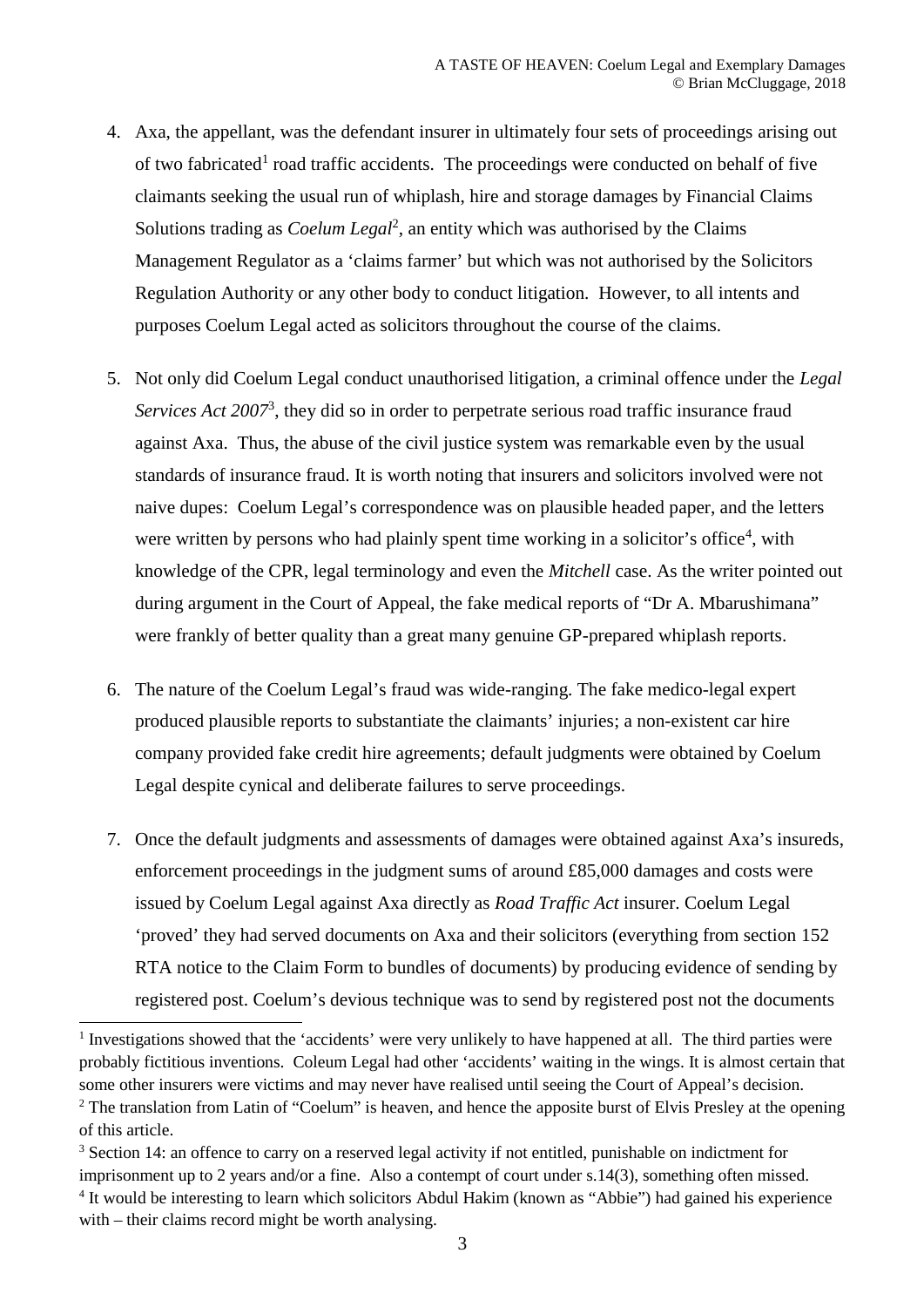alleged but items of random junk mail<sup>5</sup>. Of course, those working in the post-rooms recorded that the letters had been received, but not the contents. Coelum argued that the lack of awareness on the recipients' part of, for example, the section 152 notice was mere administrative inefficiency on the part of insurers.

- 8. Axa were then forced to pay £85,000 over to the High Court Enforcement Office pursuant to a Writ of Control obtained by Coelum Legal to keep the bailiffs at bay. The HCEO were under daily pressure to hand the money over, whereupon as Sharp LJ pointed out in the Court of Appeal, it would never have been seen again. The extraordinary conduct was brought to a halt only when Axa obtained an injunction in the High Court restraining the Coelum Legal and two men operating the scam from continuing with the proceedings, having uncovered their fraudulent activities<sup>6</sup>.
- 9. The claimants' cases were ultimately struck out, with Axa subsequently seeking to recover its losses by way of a Part 20 claim in the torts of deceit and conspiracy against Coelum Legal and others, having expended considerable financial and personnel resources on defending and investigating the attempted fraud. Axa also sought exemplary damages on the basis of the serious and outrageous nature of Coelum Legal's actions. Tellingly, no defences were filed in response, and judgment was entered in favour of Axa on the deceit claims.
- 10. The case went before HHJ Keyser QC, sitting as High Court Judge, to assess damages. Axa sought exemplary damages against Coleum Legal on the basis of Lord Devlin's well-known words in the House of Lords decision in **Rookes v Barnard**<sup>7</sup> :

"Cases in the second category<sup>8</sup> are those in which the defendant's conduct has been calculated by him to make a profit for himself which may well exceed the compensation payable to the plaintiff ... where a defendant with a cynical disregard for a plaintiff's rights has calculated that the money to be made out of his wrongdoing will probably exceed the damages at risk, it is necessary for the law to show that it cannot be broken with impunity. This category is not

<sup>5</sup> Pizza delivery leaflets, Talk Talk and Virgin Media leaflets, even some supermarket receipts. Whatever came to hand out of the paper recycling bin no doubt.

<sup>&</sup>lt;sup>6</sup> This demonstrates why involvement of regulated professionals subject to ethical codes in litigation is vital. The lack of interest from regulators was unfortunate - it was "someone else's" problem. The claims management regulators did some investigation but ultimately took no action. Axa had to spend private money to enforce fundamental principles of the regulatory framework for the civil justice system.

<sup>7</sup> [1964] AC 1129

<sup>&</sup>lt;sup>8</sup> The first category relates to abuse of power by the state eg. False imprisonment by police officers etc and so is plainly not relevant to actions brought by insurers against common insurance criminals.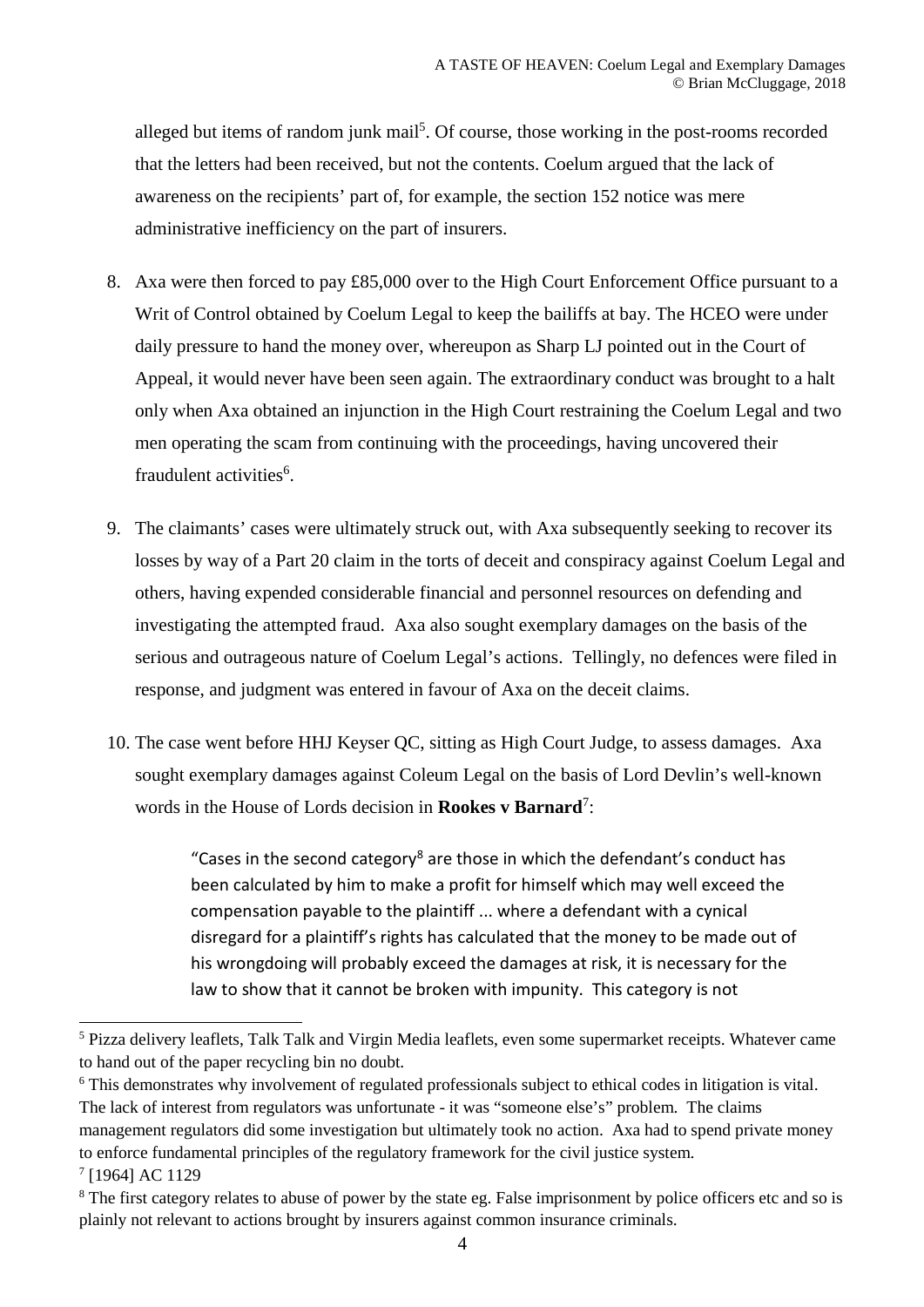confined to moneymaking in the strict sense. It extends to cases in which the defendant is seeking to gain at the expense of the plaintiff some object - perhaps some property which he covets - which either he could not obtain at all or not obtain except at a price greater than he wants to put down. Exemplary damages can properly be awarded whenever it is necessary to teach a wrongdoer that tort does not pay".

#### **At First Instance**

- 11. HHJ Keyser QC, sitting in the Wrexham District Registry, awarded compensatory damages in favour of Axa, inclusive of interest, of £25,141.47. Those damages arose from Axa's own lawyer's costs, disbursements and internal management time in defending and dealing with the four main sets of proceedings. The costs orders obtained against the non-existent claimants were of course redundant.
- 12. In relation to the claim for exemplary damages, HHJ Keyser QC held that such damages were not available in this scenario. His view on exemplary damages was entirely at odds with what insurers were seeking to achieve. In the judge's view, exemplary damages were only suitable for cases where there was "unreachable profit". An example would be where a newspaper published a salacious story about a pop star, knowing that many more papers would be sold but that the profits from such sales could not be confiscated by ordinary defamation damages. Another example would be a case of trespass to property, where the trespasser might make profits from say operating a business on someone else's land, but the property owner could only obtain damages for the interference with his enjoyment of the property, which might only be modest.
- 13. In fact, HHJ Keyser QC's views had some support in authority, which had not been explored (or even it seems referred to) in the three first instance High Court decisions where exemplary damages had been awarded in favour of insurers<sup>9</sup>. In **Borders (UK) Ltd v. Commissioner of Police for the Metropolis** [2005] EWCA Civ 197, the Court of Appeal had given potentially conflicting interpretations of **Rookes v. Barnard**. Sedley LJ appeared at paragraph 26 to explain exemplary damages in a way consistent with the index first instance decision:

<sup>9</sup> **Direct Line Group plc v Akramzadeh** (2016) (High Court, unreported); **Direct Line & ors v Suleman** (2010) (High Court, unreported); and **Hassan v Cooper** [2015] EWHC 540 (QB)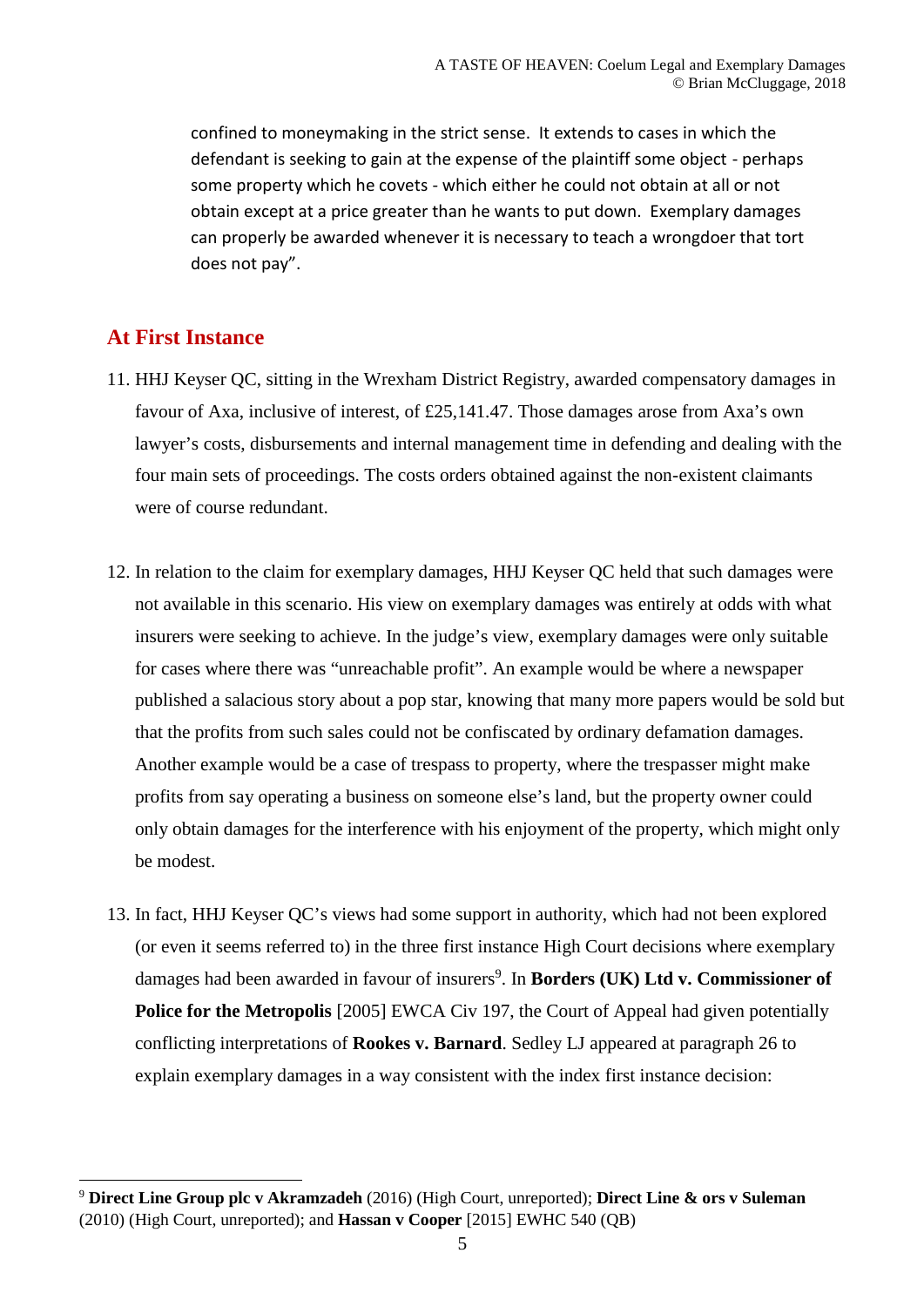"…the rationale of the second category of exemplary damages is, precisely, the confiscation of profits which cannot be got at through the ordinary compensatory mechanisms…"

14. HHJ Keyser QC was also concerned that Axa were seeking to utilise exemplary damages as a form of social policy and said so somewhat critically in his judgment. He disapproved and opined that applications for contempt of court and private prosecutions would be the primary tools of an insurer who required punishment.

## **The Appeal – exemplary justice**

- 15. In essence, Axa argued that HHJ Keyser QC had failed to apply the correct underlying principles in the House of Lords' decision in **Rookes v. Barnard**.
- 16. There were 3 grounds of appeal:
	- a. The decision was incompatible with decisions of general principle in the House of Lords.
	- b. The judge had erred by determining that exemplary damages may only be awarded in cases in which some of the wrongdoer's gain cannot be matched by compensatory damages ie. "unreachable profits".
	- c. The judge gave inappropriate weight to the availability of criminal prosecution and proceedings for contempt of court as alternatives to deter and punish those committing fraud.
- 17. On the first ground, Lord Justice Flaux, delivering the leading judgment of the Court of Appeal, held at paragraph 26 that the present case did fall within the second category of cases identified by Lord Devlin in **Rookes**:

"In my judgment that criterion is clearly satisfied here, as in other similar fraudulent insurance claims which have come before the Courts where exemplary damages have been awarded. The respondents' object was to extract large sums from the insurers through fraudulent insurance claims in circumstances where if the fraud was discovered before it succeeded, any compensatory damages would be limited to the costs of investigating the fraud, which would in all probability be a much lesser sum, as proved to be the case"

18. On the second ground, Lord Justice Flaux went on to say that HHJ Keyser QC's approach that the Axa's entitlement to exemplary damages as only for "unreachable damages" was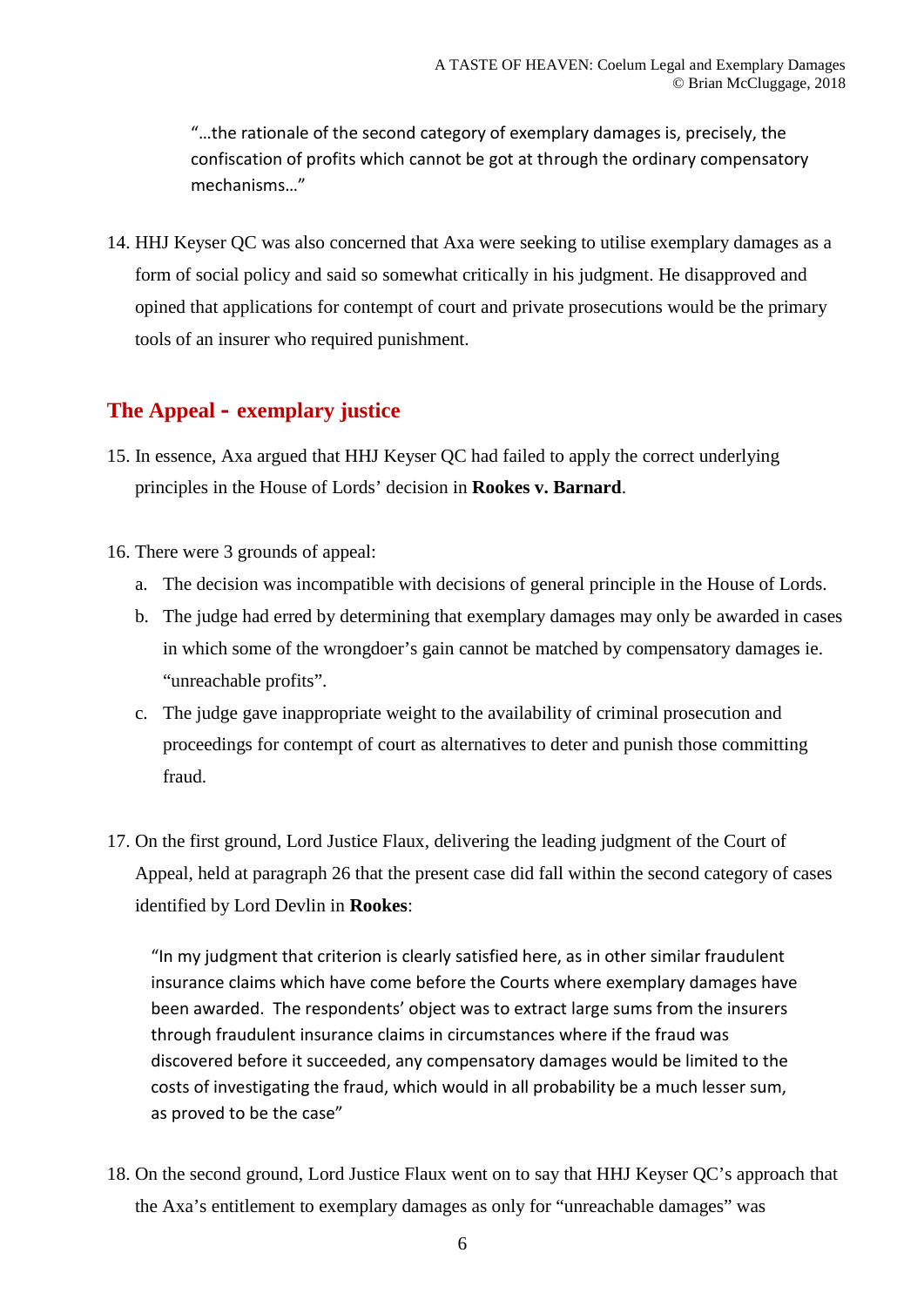inconsistent with the decision of the Court of Appeal in the little-known authority of **Ramzan v Brookwide**<sup>10</sup>. That was a case the author cited to the court but which had not been analysed in any High Court or county court decision dealing with exemplary damages in the insurance fraud context, though it contained important observations of wider application.

19. In respect of Sedley LJ's judgment in **Borders (UK) Ltd**<sup>11</sup>, which may be read as being consistent with the index first instance decision, Lord Justice Flaux said:

> "I do not read Sedley LJ at [26] of his judgment in the Borders case as saying that the second category is limited to such cases of "unreachable" damages, but even if he were, the wider analysis of Rix LJ is to be preferred. It is clear from [47] of the judgment of May LJ in that case that he too did not consider that the availability of an award of exemplary damages was affected by whether the claimant could have claimed the disgorgement of the tortfeasor's profit as compensatory damages."

20. The learned Lord Justice at paragraph 29 went on to cite paragraph 43 of Rix LJ's judgment in **Borders**:

> "Exemplary damages no doubt remain a controversial topic. In my judgment, however, Kuddus indicates, if anything, that, controversial as they are, they are not to be contained in a form of straight-jacket, but can be awarded, ultimately in the interests of justice, to punish and deter outrageous conduct on the part of a defendant. As long therefore as the power to award exemplary damages remains, it is not inappropriate in a case such as this, where the claimants have been persistently and cynically targeted, that they, rather than the state, should be the beneficiaries of the court's judgment that a defendant's outrageous conduct should be marked as it has been here. They are truly victims, and, for the reasons given by Master Leslie himself, there is no question at all of the award becoming a mere windfall in their hands".

21. Approving that approach, Lord Justice Flaux went onto state at paragraph 32:

"Applying that approach, in my judgment the present case (in which, as I have stated, the criterion which Lord Devlin identified is satisfied) is a paradigm case for the award of exemplary damages. This was a sophisticated and sustained fraud involving deceit and fraudulent misrepresentation from the outset. The accidents were faked. False documentation, such as the hire agreements and

<sup>&</sup>lt;sup>10</sup> [2011] EWCA Civ 985. The first instance decision appears to have been briefly mentioned by HHJ Butler in **Hassan v. Cooper** (see footnote 9, above)

 $11$  See above at paragraph 13 of article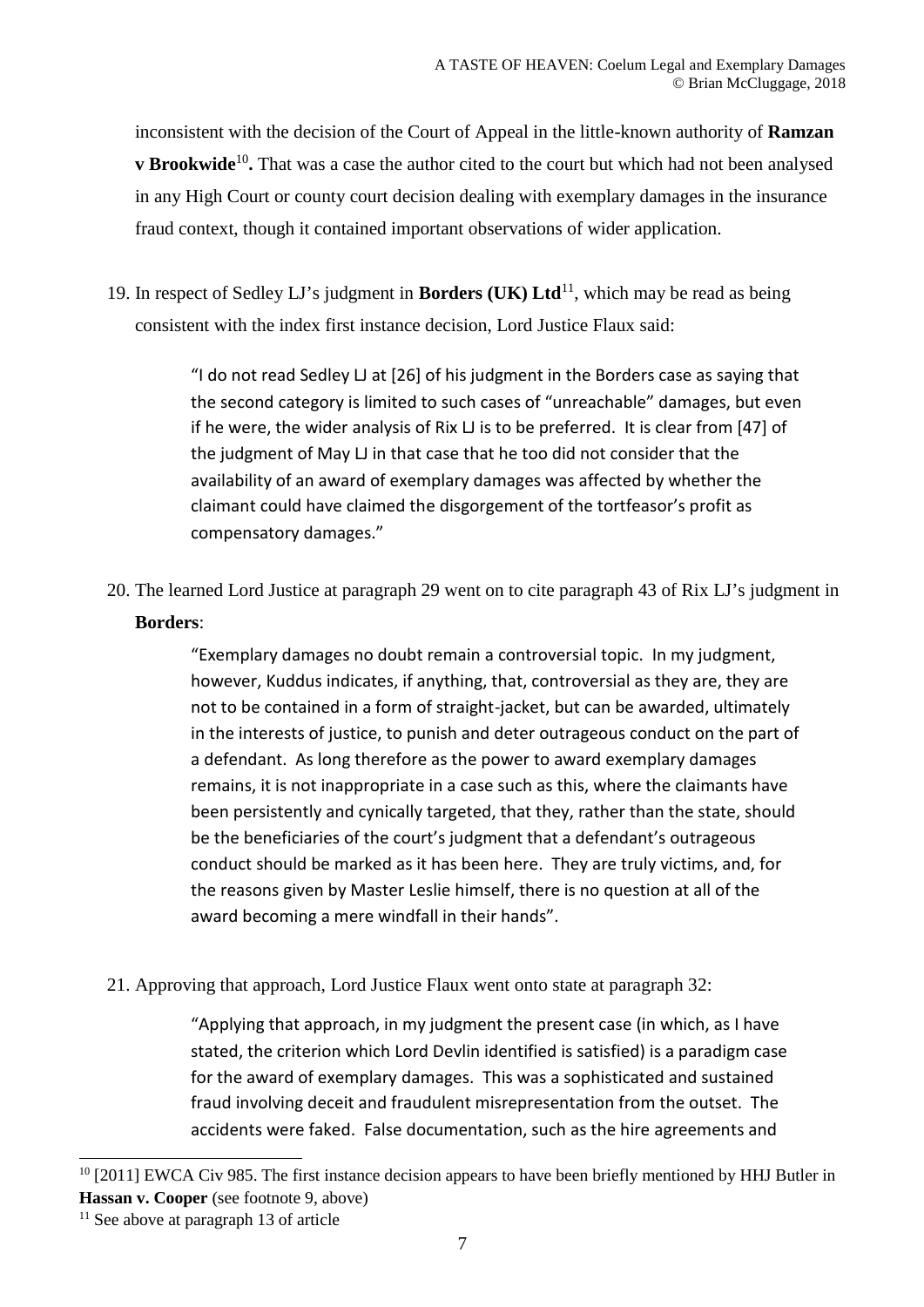medical reports, was created. The claimants themselves may not have existed. The third respondent conducted proceedings on the basis that it was authorised to do so as a firm of solicitors when it was not, thereby committing a criminal offence. Its conduct of those proceedings was cynical and abusive and through its dishonest manipulation and misuse of the court process, falsely representing that court documents had been served when they had not, the fraud very nearly succeeded. There is little doubt that if the respondents had managed to enforce the judgments they obtained against Axa, Axa would never have seen its money again."

- 22. On the third ground, Lord Justice Flaux held that the judge at first instance was wrong to give weight when determining the Axa's entitlement to exemplary damages to the fact that criminal prosecution and contempt of court proceedings could have been brought.<sup>12</sup> These options were not exclusive and the choice of procedure would depend on the case.
- 23. In light of the seriousness of the conduct of the respondents, and the need for a deterrent to those engaging in 'crash for cash' fraud which adversely affects all those in society who are policyholders, the court allowed Axa's appeal and awarded exemplary damages of £20,000 each against the first, second and third respondents, so totalling £60,000.

### **Commentary and Practice Points**

- 24. As **Axa v. FCS** is a Court of Appeal authority, there is no longer any room for a reluctant Recorder or dubious Circuit Judge to say (as they have occasionally been known to do) that exemplary damages are inappropriate to the personal injury fraud context or to complain that not all authorities were cited to the High Court judges in the first instance decisions like **Direct Line v. Akramzadeh** and **Hassan v. Cooper**.
- 25. The measure of damages has been clarified in one important respect. As Lord Justice Flaux observed, exemplary damages should not to be calculated with reference to the profit which the fraudster would have made.<sup>13</sup> That is important. Just because a successful fraud would have made £100,000 does not mean that exemplary damages should make up the difference between the latter sum and say  $\pounds10,000$  compensatory damages. Thus, the basis on which HHJ

<sup>&</sup>lt;sup>12</sup> And in terms of a CPS driven prosecution *were* brought against the third respondent

<sup>13</sup> Para 28, with reference to Arden LJ's speech in **Ramzan**.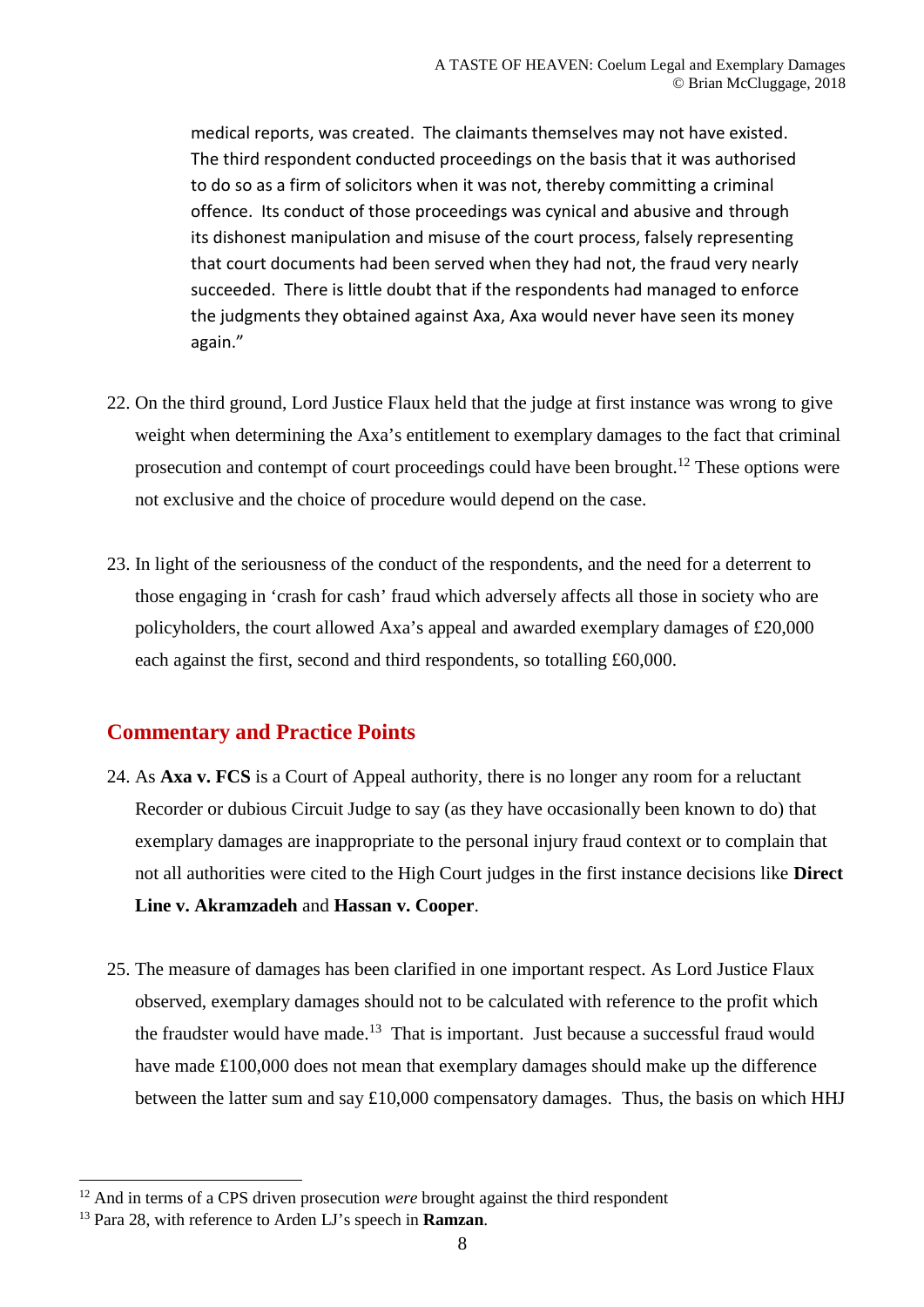Butler awarded exemplary damages in **Hassan v. Cooper** is incorrect.<sup>14</sup> The Court of Appeal refrained from providing a yardstick for assessment and in effect has left calculation to the good sense of first instance judges. From the author's experience in practice, one would expect exemplary damages even in a serious case ordinarily to be worth under £50,000<sup>15</sup>. Many county court cases involve awards in the range of £5,000 to £10,000. In the old county court decision in **Eagle Star v. Dean**  $(2006)^{16}$ , the Circuit Judge awarded £10,000 exemplary damages against each of 3 defendants totalling £30,000. In **Axa v. FCS**, as noted above the insurer did better obtaining £20,000 each, so totalling £60,000. It is particularly important for practitioners to heed that the Court of Appeal itself assessed the figure of £20,000 each and so this sum bears greater weight than any of the sums awarded in the number of county court decisions regularly bandied about.

- 26. Also, it is vital for insurers to realise that while compensatory damages will usually be awarded on a 'joint and several' basis in a typical fraud scenario (that is each fraudster will be liable for the whole of the loss), exemplary damages will usually be particular to each individual fraudster, to reflect the extent of individual culpability.
- 27. Exemplary damages are 'parasitic' upon compensatory damages.<sup>17</sup> There must be a claim in  $\frac{d\sec^{18}}{d\sec^{18}}$  brought, whether by a free-standing claim or by way of counterclaim. Actual loss must be proven, and this necessity is sometimes lost sight of by insurers and their solicitors unaccustomed to proving loss as claimants.<sup>19</sup> Without loss, there is no tort. Without a tort, there can be no exemplary damages. Hence, specialist advice must always be sought in deceit claims to assist with presentation of evidence for compensatory loss never mind the rarefied nature of exemplary damages.

<sup>&</sup>lt;sup>14</sup> Unfortunately, it appears that HHJ Butler only had the first instance decision in **Ramzan v. Brookdale** cited to him, as the judge said that £60,000 had been awarded. In fact the Court of Appeal in **Ramzan** reduced the award from £60,000 to £20,000.

<sup>15</sup> In **Direct Line v. Akramzadeh,** Mr Justice Flaux (as he then was) observed that most awards of exemplary damages were worth £10,000 to £15,000 in his experience (para 18).

<sup>&</sup>lt;sup>16</sup> HHJ Tetlow determining my first exemplary damages case. Case report can be provided on request.

<sup>&</sup>lt;sup>17</sup> Compensatory damages are damages to remedy actual loss, no more, no less.

<sup>&</sup>lt;sup>18</sup> Or conspiracy or trespass.

<sup>&</sup>lt;sup>19</sup> I have seen one report of a county court case where, disturbingly, counsel for an insurer obtained an award of exemplary damages despite no compensatory damages having been proven or awarded. In addition to being obviously wrong in principle, it contravenes comments in the House of Lords' decision in another case on exemplary damages concerning misfeasance in public office: **Kuddus v. Chief Constable of Leicestershire Constabulary** [2002] 2 AC 122 (HL)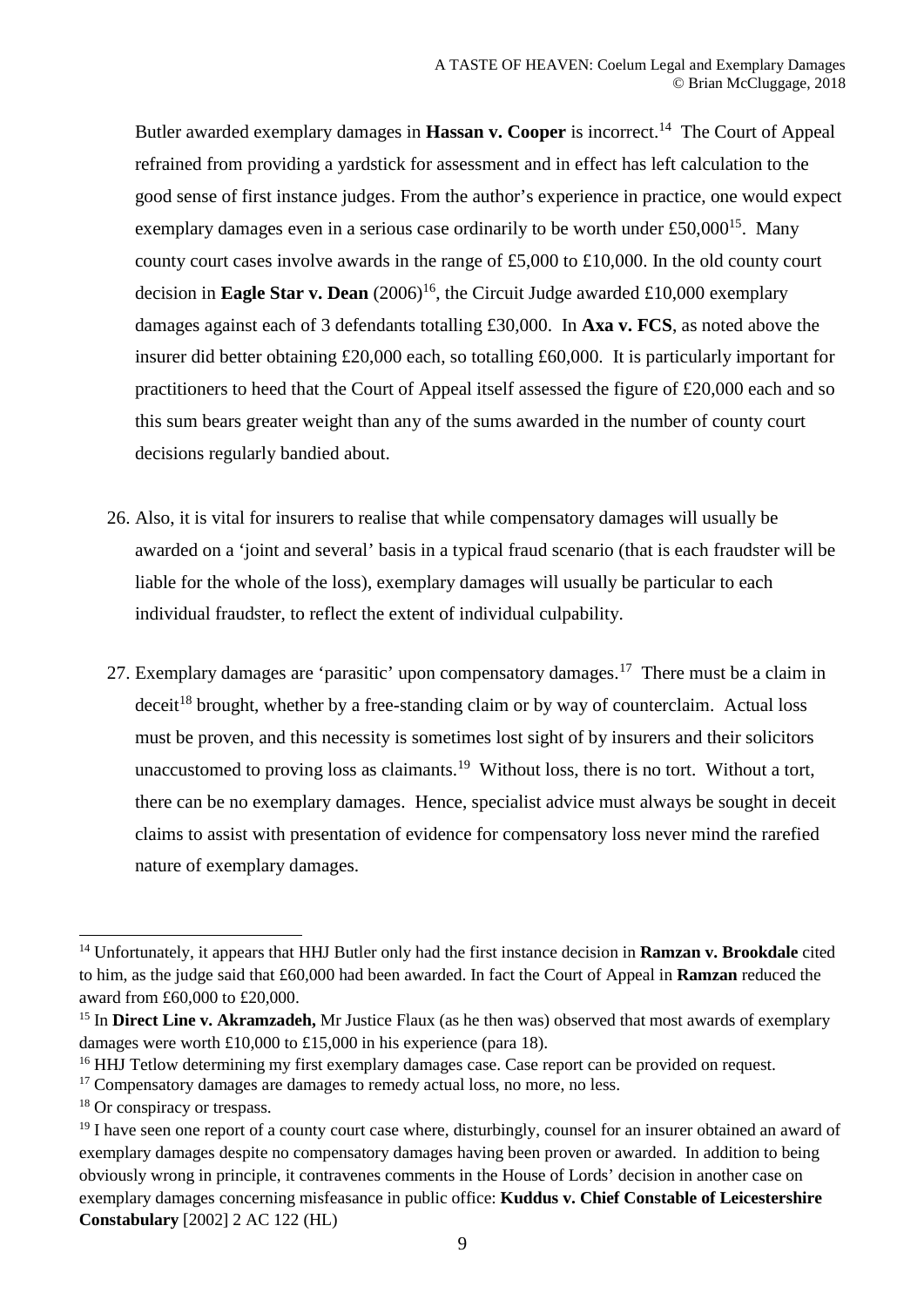- 28. QOCS does not apply to claims in deceit (they are not claims where an insurer is seeking damages for personal injury). Thus, there is no need for consideration of 'fundamental dishonesty'. For deceit, the fraudster must have made a false representation with an intention of gain and have induced loss.<sup>20</sup> Where a claimant has dropped his claim pre-proceedings, a claim in deceit may be the most effective means of obtaining proper retribution against the fraudster. Exemplary damages mean that where the insurers' actual costs in defending the attempted fraud are relatively modest, a total sum can be sought that makes the claim worthwhile, plus the fraudster will be liable for insurers' costs in bringing the claim in deceit. That will produce a stringent if indirect financial punishment and serve the valuable purpose of deterring like-minded would-be fraudsters in the community.
- 29. However, as pointed out by Lord Devlin in **Rookes**, all aggravating and mitigating factors may be taken into account by the court in calculation of exemplary damages. A claim in deceit against a man of straw is unlikely to be worthwhile because (a) he cannot pay the compensatory damages (b) the fact he cannot pay compensatory damages likely means that he is so poor that exemplary damages will not be awarded even to signal the court's opprobrium.
- 30. Practitioners representing insurers must remain realistic and responsible. Lord Devlin warned in **Rookes** that:

"…exemplary damages constitutes a weapon that, while it can be used in defence of liberty and… can also be used against liberty… and moreover a punishment imposed without the safeguard which the criminal law allows..."<sup>21</sup>

- 31. Thus, actions in deceit and in particular claims in exemplary damages should be reserved for truly 'outrageous' cases. They are the exception and not the rule. They are appropriate for cases that 'stand out' from the usual run of frauds, whether because of value or the character of the wrongdoing. Responsibility is required because usually the fraudster will be unrepresented and unable to assist the court. If insurers misuse the facility, then the good work done by this Court of Appeal case may be withdrawn or restricted in a later appeal.
- 32. The nature of Coelum Legal reminds us that claims handlers at insurance companies (and indeed hard-pressed solicitors) must be astute to check that "solicitors" acting for claimants are

<sup>&</sup>lt;sup>20</sup> See for example, **Zurich Insurance v. Hayward** [2016] UKSC 48, which holds that one does not even need to believe the false representation but merely be influenced to act.

<sup>21</sup> **Rookes,** p1227